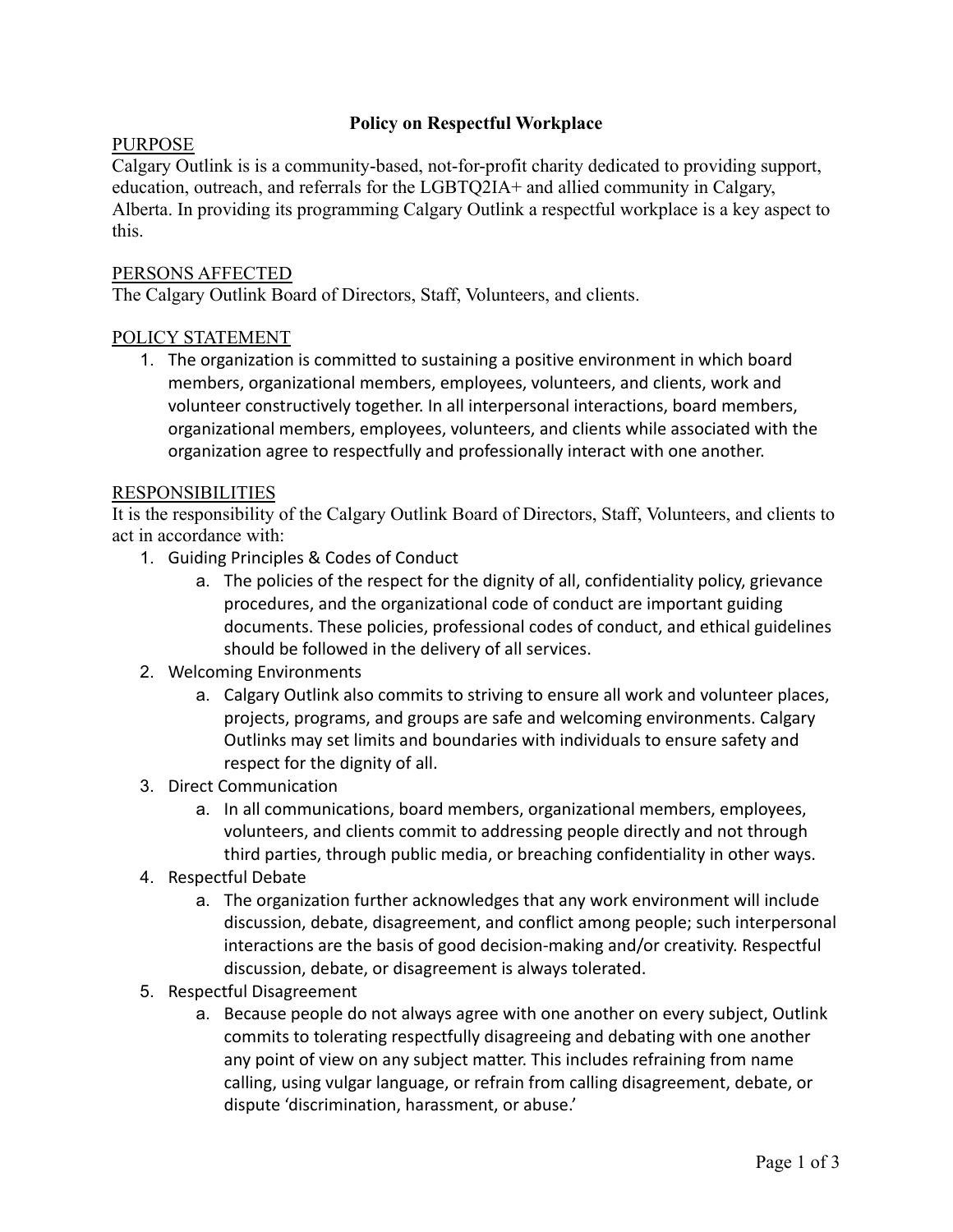- b. For some issues, and among some people, agreement on all points may never occur. Outlink acknowledges that some issues may end with disagreement among people on various points or issues and that such disagreement is always tolerated (it is OK to agree to disagree).
- c. When disagreement is not resolved or remains ongoing for specific issues, then Outlinks board members, organizational members, employees, volunteers, and clients commit to continued respectful interpersonal interactions.
- 6. Refraining from Bullying, Harassment, Abuse, and Discrimination
	- a. Respectful interpersonal interactions include refraining from all forms bullying, harassment, abuse, or discrimination.
- 7. Board members are expected to comply with the Code of Conduct that encourages the development of a spirit of collective decision-making, shared objectives and shared ownership of and respect for Board decisions. The Code of Conduct is a statement of essential principles intended to govern the conduct of the organization's Board and staff.

# PROCEDURES

- 1. Critical incidents
	- a. When significant problems occur or risk to the organization is identified due to an incident, then writing a critical incident letter should occur. In the case of alleged bullying, harassment, abuse, discrimination, or crimes a critical incident letter should always be written descriptively outlining all events.
- 2. Problem Resolution
	- a. Whenever possible, employees and volunteers who are experiencing a work or volunteer related conflict or have a disagreement or complaint are encouraged to resolve it through discussions directly with the person with whom a disagreement may occur. When direct communication has been tried or cannot occur, then the person should consult a direct report, or board of directors if appropriate.
	- b. When problem resolution is required, then the supervisor of the program, project, or group should be called for support to:
		- i. Provide the opportunity for informal resolution of conflict or complaint in a quick and fair manner without reprisal.
		- ii. Improve communication and understanding between parties.
		- iii. Remind people of Outlink policies and procedures.
		- iv. Acknowledge that for some issues, and among some people, agreement on all points may never occur.
		- v. Help initiate grievance procedures when disputes cannot be resolved and only when the parties in the dispute wish to initiate a grievance.
	- c. When problem resolution cannot be resolved:
		- i. The board of directors must be informed when disputes occur and cannot be resolved quickly, or when a grievance process is initiated.
		- ii. The board of directors may ensure confidence in management decisions by providing a mechanism whereby management decisions can be